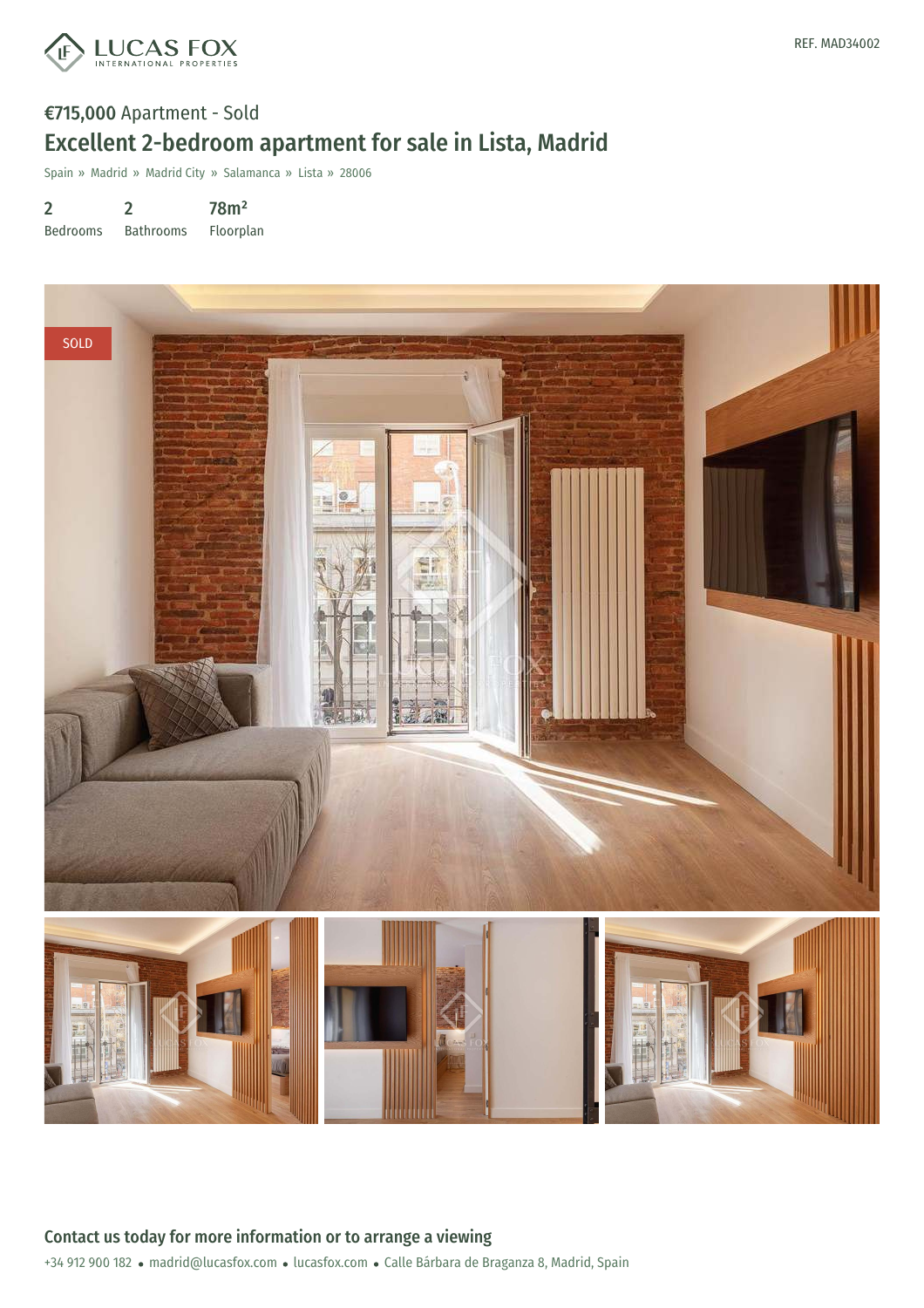

# €715,000 Apartment - Sold Excellent 2-bedroom apartment for sale in Lista, Madrid

Spain » Madrid » Madrid City » Salamanca » Lista » 28006

2 Bedrooms 2 Bathrooms 78m² Floorplan

#### **OVERVIEW**

### Brand new 2-bedroom, 2-bathroom home with 2 balconies facing the street for sale in a classic building in Lista, Madrid.

Lucas Fox offers this luxury home, completely renovated and brand new, on a second exterior floor, in a traditional building from 1924, with a lift.

It is a flat with a layout of 2 bedrooms with 2 bathrooms. It includes a living room that is made up of 2 areas: the dining area with an open kitchen, fully equipped with high-quality appliances, and the living area with a balcony overlooking the street. Hand-crafted carpentry and ambiental lighting are included, with 2 balconies that overlook Diego de León street.

The property has gas heating and air conditioning. It is delivered fully furnished.

It is located in the northeast part of the Lista area, Salamanca district, very close to the María Eva Duarte de Perón park and the Manuel Becerra square. It is very well connected and has all the services around it, shops, restaurants and supermarkets.

For more information and to arrange a viewing, do not hesitate to contact us.



[lucasfox.com/go/mad34002](https://www.lucasfox.com/go/mad34002)

Lift, Natural light, Wooden flooring, Air conditioning, Balcony, Built-in wardrobes, Double glazing, Equipped Kitchen, Exterior, Heating, Renovated, Transport nearby, Views, Walk-in wardrobe